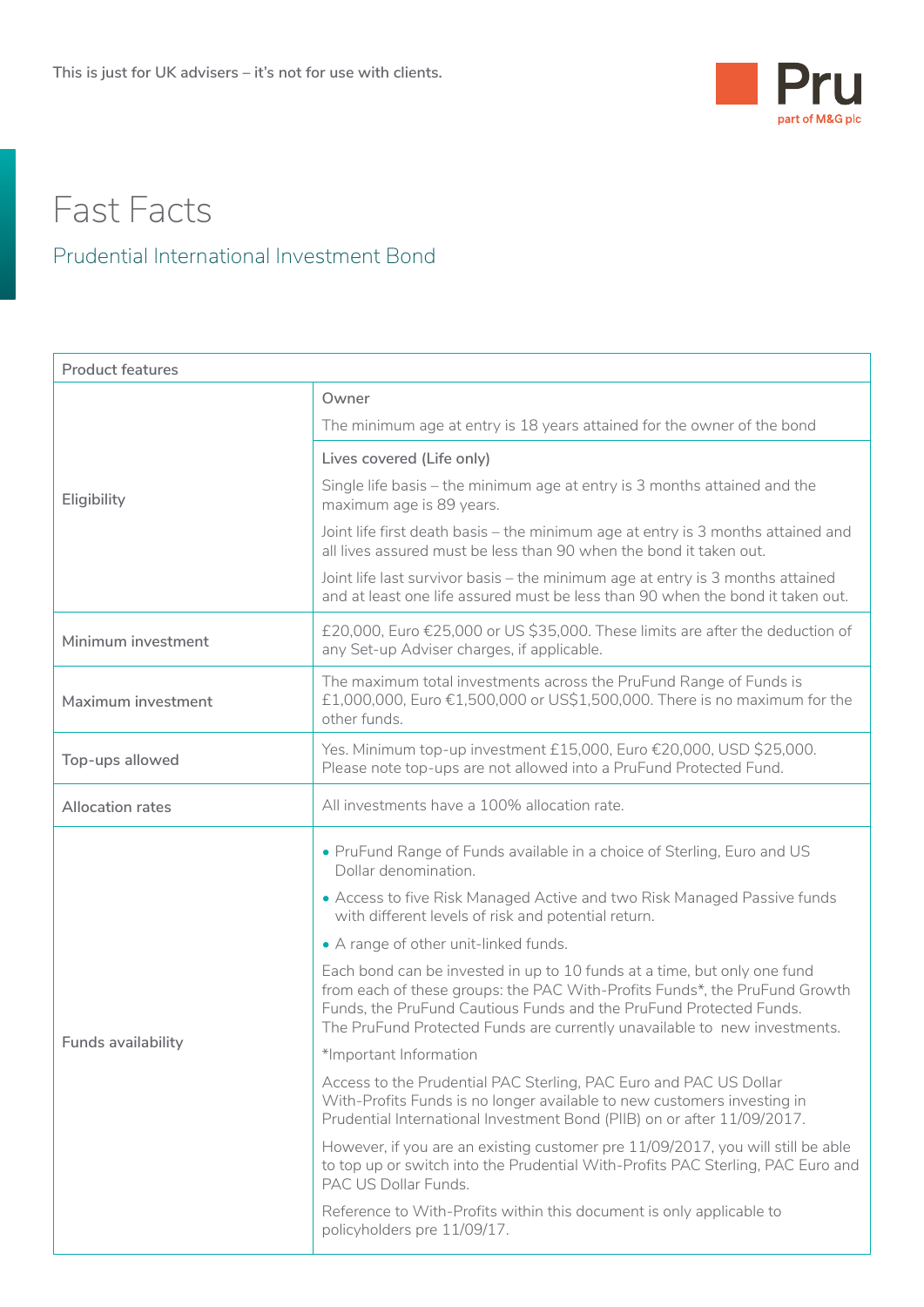| <b>Product features</b>                                                                                                                                                |                                                                                                                                                                                                                                                                                                                                                                                                                                                                                                                                                                                                                                                                                                                                                                                                                                                                                                                                                                                                                                                                                                                                                        |  |  |  |  |
|------------------------------------------------------------------------------------------------------------------------------------------------------------------------|--------------------------------------------------------------------------------------------------------------------------------------------------------------------------------------------------------------------------------------------------------------------------------------------------------------------------------------------------------------------------------------------------------------------------------------------------------------------------------------------------------------------------------------------------------------------------------------------------------------------------------------------------------------------------------------------------------------------------------------------------------------------------------------------------------------------------------------------------------------------------------------------------------------------------------------------------------------------------------------------------------------------------------------------------------------------------------------------------------------------------------------------------------|--|--|--|--|
| <b>PruFund Quarter</b><br><b>Dates for Expected</b><br><b>Growth Rate</b><br>(EGR) change and<br>auto switch from<br><b>PruFund Accounts to</b><br>corresponding Funds | • 25 February.<br>$\bullet$ 25 May.<br>• 25 August.<br>• 25 November.<br>Or the next valid working day. The same EGR will apply to both a PruFund Fund and the<br>corresponding PruFund Account.                                                                                                                                                                                                                                                                                                                                                                                                                                                                                                                                                                                                                                                                                                                                                                                                                                                                                                                                                       |  |  |  |  |
| <b>PruFund Protected</b><br>Funds - guarantee                                                                                                                          | The PruFund Protected Funds are currently unavailable to new investments.                                                                                                                                                                                                                                                                                                                                                                                                                                                                                                                                                                                                                                                                                                                                                                                                                                                                                                                                                                                                                                                                              |  |  |  |  |
| Switching<br>between funds                                                                                                                                             | Yes, switching is permitted.<br>• A Market Value Reduction (MVR) may apply to switching out of or withdrawals from a<br>PAC With-Profits Fund.<br>• Switching between PAC With-Profits Funds is not available.<br>. Any switches out of a PruFund Protected Fund will erode the Guaranteed Minimum Fund.<br>Switches into a PruFund Protected Fund are not permitted.<br>• Switches in/out of the PruFund Range of Funds are limited to one per fund between<br>PruFund Quarter Dates.<br>• Switching between or out of the PruFund Range of Funds is subject to a<br>28-day delay except when switching between funds of the same currency and type<br>of PruFund.<br>• Switching into a PruFund will normally happen via the corresponding PruFund Account,<br>except from a Protected Fund to the corresponding<br>Non-Protected Fund of the same currency and type of PruFund.<br>• At the Guarantee Date there is an automatic switch from a PruFund Protected Fund to the<br>corresponding PruFund non-protected fund. In the following 28 days, any full switch out<br>of the PruFund non-protected fund will not be subject to a 28-day delay. |  |  |  |  |
| Free switches                                                                                                                                                          | 20 free in any 12-month rolling period.                                                                                                                                                                                                                                                                                                                                                                                                                                                                                                                                                                                                                                                                                                                                                                                                                                                                                                                                                                                                                                                                                                                |  |  |  |  |
| Final bonus applied<br>to cash-ins from Day<br>1 (PAC With-Profits<br>Funds only)                                                                                      | Yes. Final bonus may vary and is not guaranteed.                                                                                                                                                                                                                                                                                                                                                                                                                                                                                                                                                                                                                                                                                                                                                                                                                                                                                                                                                                                                                                                                                                       |  |  |  |  |
| Annual<br><b>Investment Reward</b>                                                                                                                                     | Credited each year on the anniversary date where a client has invested at least £50,000.<br>The rate at which this is credited is based on the amount invested and it is applied to the<br>amount of that investment remaining in the bond. It is payable for full years only. There is no<br>credit if the bond ends between anniversaries. The Reward is as follows:<br><b>Total USD</b><br><b>Total EUR</b><br><b>Total GBP</b><br>Annual Rate of<br>Premium<br>Premium<br>Premium<br>Reward expressed<br>as a percentage of<br>the bond value<br>$$35,000 - $74,999$<br>$£20,000 - £49,999$<br>€25,000 - €62,499<br>0.00%<br>\$75,000<br>€62,500<br>£50,000<br>0.15%<br>$-£149,999$<br>$-$ \$224,999<br>$-£187,499$<br>£150,000<br>$>$ \$225,000<br>€187,500<br>0.25%                                                                                                                                                                                                                                                                                                                                                                              |  |  |  |  |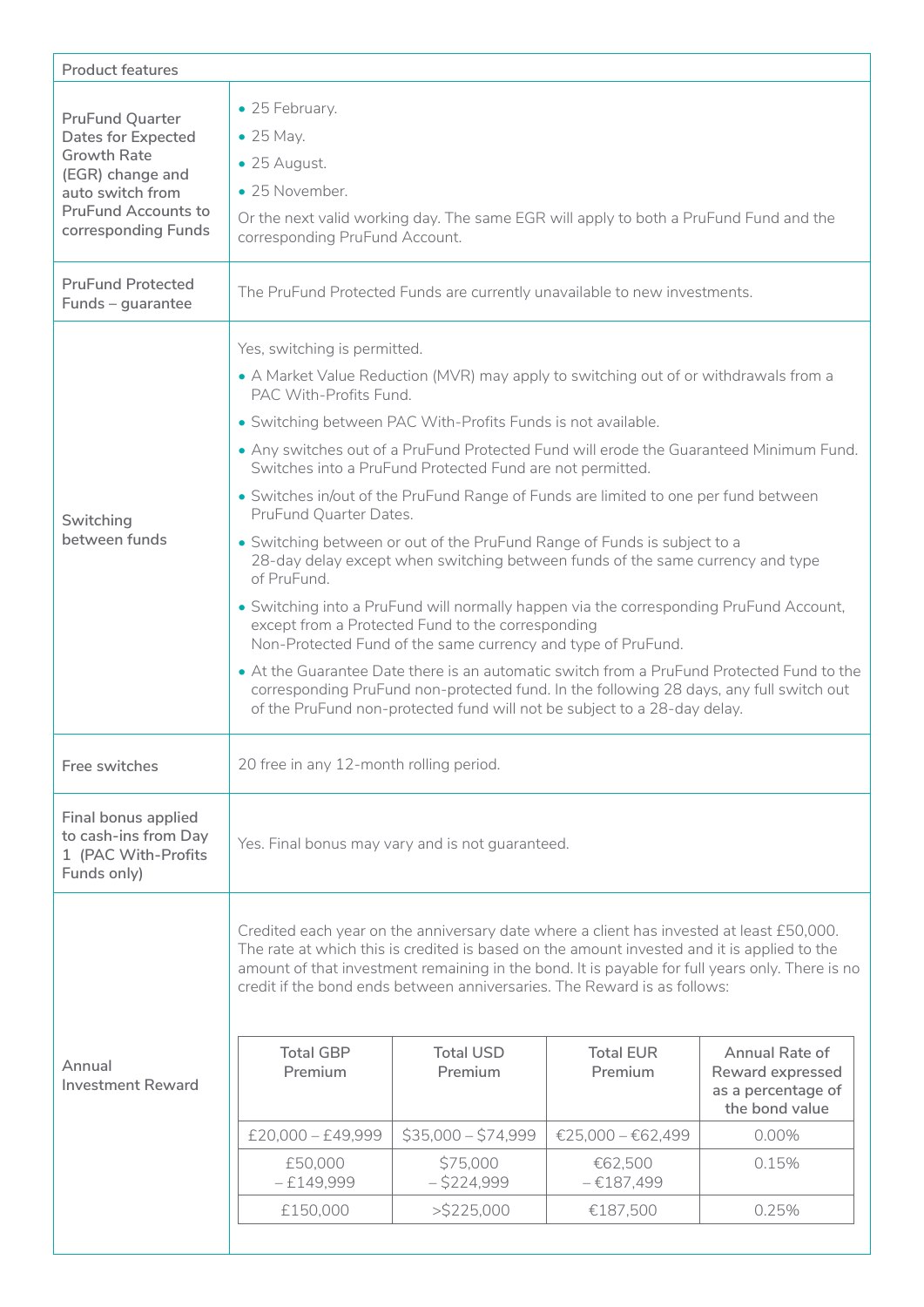| <b>Product features</b>                                                    |                                                                                                                                                                                                                                                                                                                                                                                                                                                                                 |  |
|----------------------------------------------------------------------------|---------------------------------------------------------------------------------------------------------------------------------------------------------------------------------------------------------------------------------------------------------------------------------------------------------------------------------------------------------------------------------------------------------------------------------------------------------------------------------|--|
|                                                                            | Prudential International can facilitate the following types of adviser charge:                                                                                                                                                                                                                                                                                                                                                                                                  |  |
| Adviser charges                                                            | • Set-up Adviser Charge: this can be expressed as a percentage of the total payment or a<br>fixed monetary amount. The maximum limit to be paid for the adviser charge is the lower<br>of 5% of the initial investment or £20,000.                                                                                                                                                                                                                                              |  |
|                                                                            | • Ad-hoc adviser charge: This type of deduction, which can be used to meet one-off<br>charges, can be expressed as a monetary amount or a percentage of the bond value<br>at the time the charge is taken. Either level of Ad hoc Adviser Charge can be selected,<br>subject to the maximum level of 2% of the fund value in a 12 month period.                                                                                                                                 |  |
|                                                                            | • Ongoing Adviser Charges: these regular deductions can be expressed as a monetary<br>amount, a percentage of the amount invested into the bond or a percentage of the bond<br>value at the time the charge is taken. Only one type of Ongoing Adviser Charges can be<br>selected at a time, with a maximum of 1% of fund value.                                                                                                                                                |  |
|                                                                            | A set-up adviser charge is a single charge taken from the client's payment before the bond<br>is set up. Ongoing and ad-hoc charges are treated as withdrawals from the bond and will<br>count towards the 5% tax-deferred allowance. Ongoing charges will also count towards<br>any maximum limit for regular withdrawals under product terms and conditions.                                                                                                                  |  |
|                                                                            | Prudential International will not manage withdrawals to keep them within 5% limits.                                                                                                                                                                                                                                                                                                                                                                                             |  |
|                                                                            | • Fixed amount.                                                                                                                                                                                                                                                                                                                                                                                                                                                                 |  |
|                                                                            | • % of bond value.                                                                                                                                                                                                                                                                                                                                                                                                                                                              |  |
| <b>Withdrawal options</b>                                                  | • % of total amount invested.                                                                                                                                                                                                                                                                                                                                                                                                                                                   |  |
|                                                                            | • The client can indicate the funds withdrawals are to be taken from.                                                                                                                                                                                                                                                                                                                                                                                                           |  |
|                                                                            | • Every month.                                                                                                                                                                                                                                                                                                                                                                                                                                                                  |  |
|                                                                            | • Every three months.                                                                                                                                                                                                                                                                                                                                                                                                                                                           |  |
|                                                                            | • Every six months.                                                                                                                                                                                                                                                                                                                                                                                                                                                             |  |
|                                                                            | • Every 12 months.                                                                                                                                                                                                                                                                                                                                                                                                                                                              |  |
| Regular withdrawals                                                        | The maximum regular withdrawals in any 12 month period is the greater of 7.5% of<br>either the premium(s) paid or the value of the bond when the withdrawal is set up. This<br>limit includes Ongoing Adviser Charges facilitated from the bond. Withdrawals are made<br>proportionately from units purchased by the initial premium and any subsequent top-ups<br>and evenly across all policies in the bond. The client can indicate the funds withdrawals are<br>taken from. |  |
|                                                                            | If the 5% annual tax deferred allowance limit is exceeded, your client may be subject to tax<br>under a chargeable event.                                                                                                                                                                                                                                                                                                                                                       |  |
| <b>PAC With-Profits</b><br><b>Funds Annual</b><br><b>Management Charge</b> | 1.2% p.a. of fund value (deducted before regular bonuses declared).                                                                                                                                                                                                                                                                                                                                                                                                             |  |
| <b>PruFund Range</b><br>of Funds Annual<br><b>Management Charge</b>        | 1.2% p.a. by unit deduction, monthly in arrears.                                                                                                                                                                                                                                                                                                                                                                                                                                |  |
| Charges for all<br>other funds                                             | For other funds, the Annual Management Charge (AMC) depends on the funds selected.<br>Charges range from 0.95% p.a. to 1.90% p.a. The AMC is implicit within the daily unit price.                                                                                                                                                                                                                                                                                              |  |
| <b>Further Costs</b>                                                       | There are other costs which aren't covered by the Annual Management Charge. These can<br>include, for example, maintenance costs for property investments and costs associated with<br>investing in infrastructure, such as utilities, transport and renewable energy. These can vary<br>over time. The current level of Further Costs are shown within the Statement of Charges.                                                                                               |  |
| Term                                                                       | • Life Assurance Option - whole of life.<br>• Capital Redemption Option - fixed 99-year term                                                                                                                                                                                                                                                                                                                                                                                    |  |